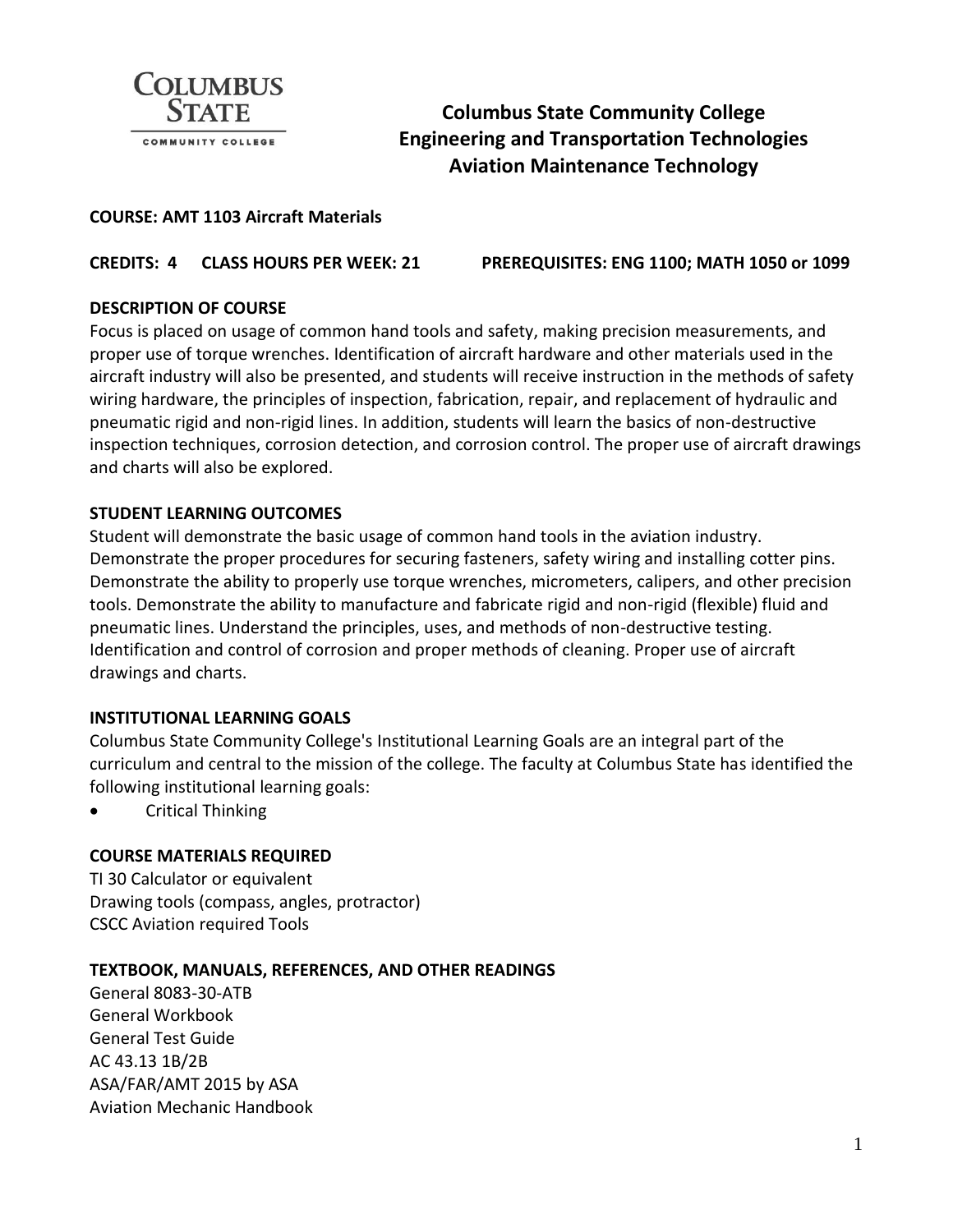## **AVIATION MAINTENANCE TECHNOLOGY SYLLABUS STATEMENTS**

Aviation Maintenance Technology required College Syllabus Statements on **Assessment**, **Participation and Safety**, and **Attendance** can be found a[t http://www.cscc.edu/academics/departments/aviation](http://www.cscc.edu/academics/departments/aviation-maintenance/requirements.shtml)[maintenance/requirements.shtml](http://www.cscc.edu/academics/departments/aviation-maintenance/requirements.shtml) or on the College website –Search 'Aviation'; click on 'Aviation Maintenance'; click on 'Requirements' tab.

#### **SPECIAL COURSE REQUIREMENTS**

Part 147 Para 147.21 (d) (3) and 147.31 (b) state that tests must be given in all subject areas and that the tests given must all be passed.

As students progress through the program, they will be given subject area tests relative to the course subject areas. Students must demonstrate a 70% minimum passing score on every subject test. If a subject area test is failed, the student will be given additional opportunities to pass the subject test. All subject tests must be passed before a certificate of program completion can be issued.

FAA Subject Are Test for this course: General-B: Aircraft Drawings General-D: Fluid Lines and Fittings General E: Materials & Processes General G: Cleaning and Corrosion Control

To be awarded a Certificate of Program Completion, in addition to subject area testing, the student must also:

Successfully pass each course required for the certificate. Requirements for passing each course include:

A 70% average evaluation for graded course elements. Instructors determine the weights of course grading.

Successful completion of all required laboratory requirements of the course.

Attendance in compliance with the attendance policy.

Students can pass a course with a grade of "D", however students must have a minimum overall Grade Point Average of 2.0 (out a possible 4.0) to be awarded a certificate of completion. Courses can be repeated to improve grades.

| Grade Area        | Weight | Percentage | Lab Project              | Pass | Fail |
|-------------------|--------|------------|--------------------------|------|------|
|                   |        | Earned     |                          |      |      |
| <b>Unit Tests</b> | 50%    |            | Proper use of torque     |      |      |
|                   |        |            | wrench and torque charts |      |      |
| Quiz              | %      |            | <b>Perform Precision</b> |      |      |
|                   |        |            | Measuring                |      |      |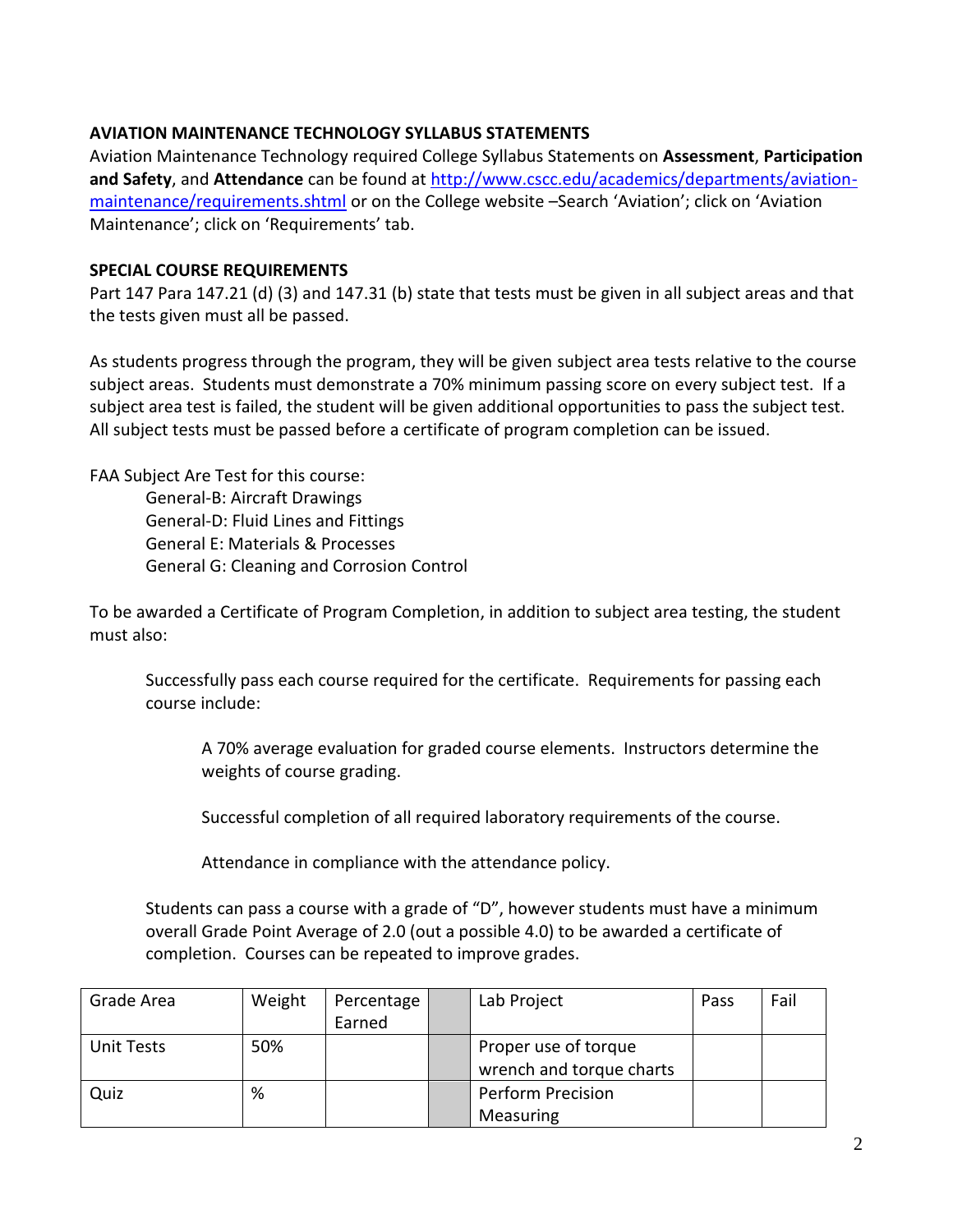| Final               | 20%  |  |                            | Safety-wire                         |  |  |
|---------------------|------|--|----------------------------|-------------------------------------|--|--|
| Participation &     | 10%  |  |                            | Fabrication and                     |  |  |
| Safety              |      |  |                            | installation of fluid line          |  |  |
| Other $-$           | 20%  |  | Inspect, Identify, remove, |                                     |  |  |
| Homework            |      |  |                            | and treat aircraft corrosion        |  |  |
| Total               | 100% |  |                            | Draw sketches of Repairs            |  |  |
| Course Letter Grade |      |  | Use blueprint information, |                                     |  |  |
|                     |      |  |                            | Charts, and graphs                  |  |  |
|                     |      |  |                            | <b>Identify and select Aircraft</b> |  |  |
|                     |      |  |                            | Hardware and materials              |  |  |
|                     |      |  |                            | <b>Inspect and Check Welds</b>      |  |  |
|                     |      |  |                            | Identify and select                 |  |  |
|                     |      |  |                            | cleaning materials                  |  |  |

Student Resources, Rights, and Responsibilities: Columbus State Community College required College Syllabus Statements on College Policies and Student Support Services can be found at [https://www.cscc.edu/academics/syllabus.shtml.](https://www.cscc.edu/academics/syllabus.shtml)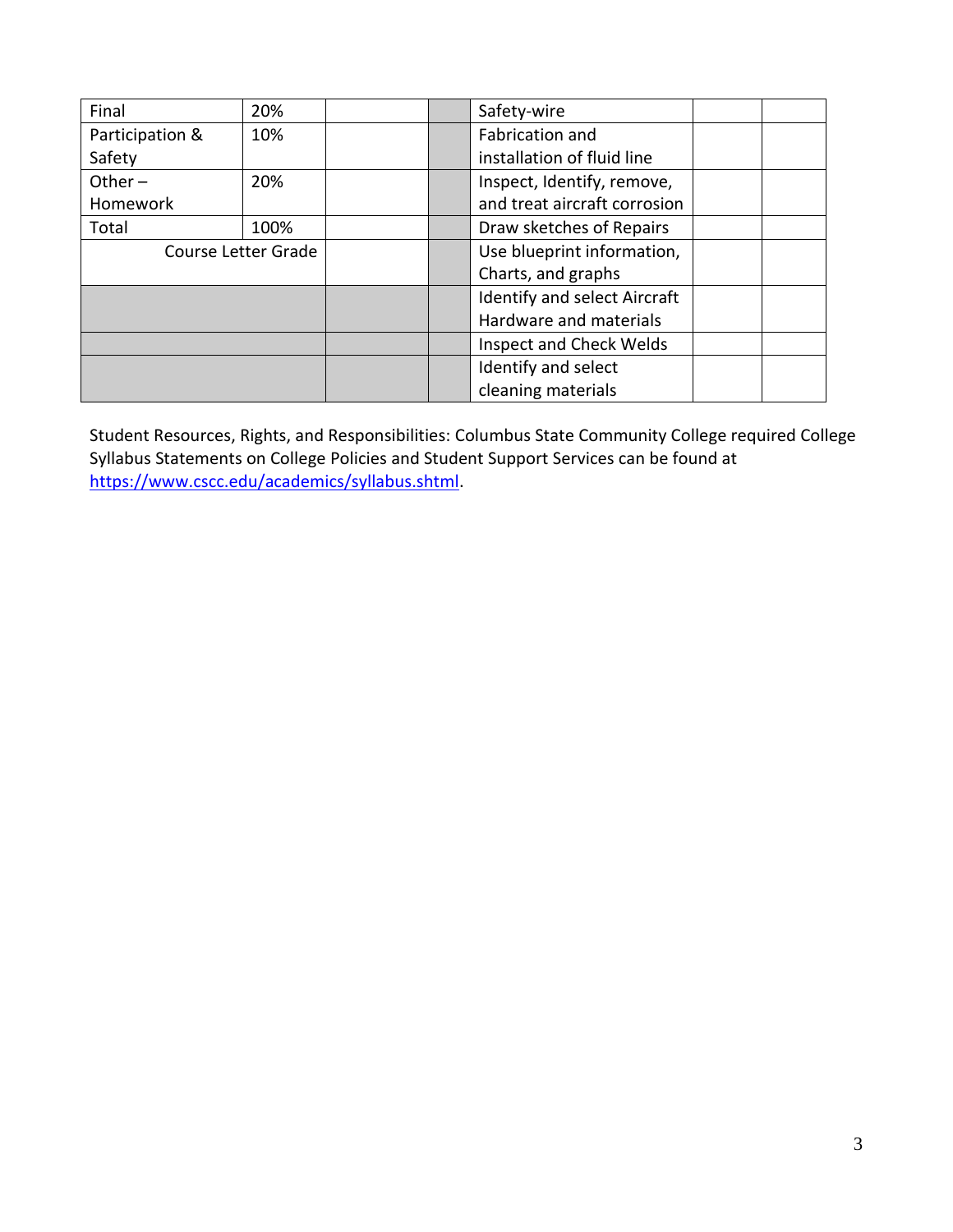# **UNITS OF INSTRUCTION – AMT 1103**

Reading Assignments are either Jeppesen Text Books or the FAA Order 8083-30

| <b>ASSIGNMENT</b>   | <b>LEARNING</b>                            | <b>ASSESSMENT</b>            | <b>ASSIGNMENTS</b> |                                                      |  |
|---------------------|--------------------------------------------|------------------------------|--------------------|------------------------------------------------------|--|
|                     | <b>OBJECTIVES/GOALS</b>                    | <b>METHODS</b>               |                    |                                                      |  |
| <b>Assignment 1</b> | Aircraft Structural<br><b>Materials</b>    | Test, Quizzes,<br>Worksheets | Read:              | Jeppesen General Text Ch 7<br>FAA Order 8083-30 Ch 5 |  |
|                     |                                            |                              | Labs:              |                                                      |  |
|                     |                                            |                              | Test:              |                                                      |  |
| <b>Assignment 2</b> | Aircraft Hardware                          | Test, Quizzes,<br>Worksheets | Read:              | Jeppesen General Text Ch 8<br>FAA Order 8083-30 CH 5 |  |
|                     |                                            |                              | Labs:              |                                                      |  |
|                     |                                            |                              | Test:              |                                                      |  |
| <b>Assignment 3</b> | Hand Tools and<br><b>Measuring Devices</b> | Test, Quizzes,<br>Worksheets | Read:              | Jeppesen General Text Ch 9                           |  |
|                     |                                            |                              |                    | FAA Order 8083-30 CH9                                |  |
|                     |                                            |                              | Labs:              |                                                      |  |
|                     |                                            |                              | Test:              |                                                      |  |
|                     | <b>Fluid Lines and Fittings</b>            | Test, Quizzes,<br>Worksheets | Read:              | Jeppesen General Text Ch 10                          |  |
| <b>Assignment 4</b> |                                            |                              |                    | FAA Order 8083-30 CH7                                |  |
|                     |                                            |                              | Labs:              |                                                      |  |
|                     |                                            |                              | Test:              |                                                      |  |
| <b>Assignment 5</b> | <b>Nondestructive Testing</b>              | Test, Quizzes,<br>Worksheets | Read:              | Jeppesen General Text Ch 11                          |  |
|                     |                                            |                              |                    | FAA Order 8083-30 CH 8                               |  |
|                     |                                            |                              | Labs:<br>Test:     |                                                      |  |
| <b>Assignment 6</b> | <b>Cleaning and Corrosion</b><br>Control   | Test, Quizzes,<br>Worksheets | Read:              | Jeppesen General Text Ch 12                          |  |
|                     |                                            |                              |                    | FAA Order 8083-30 CH 6                               |  |
|                     |                                            |                              | Labs:              |                                                      |  |
|                     |                                            |                              | Test:              |                                                      |  |